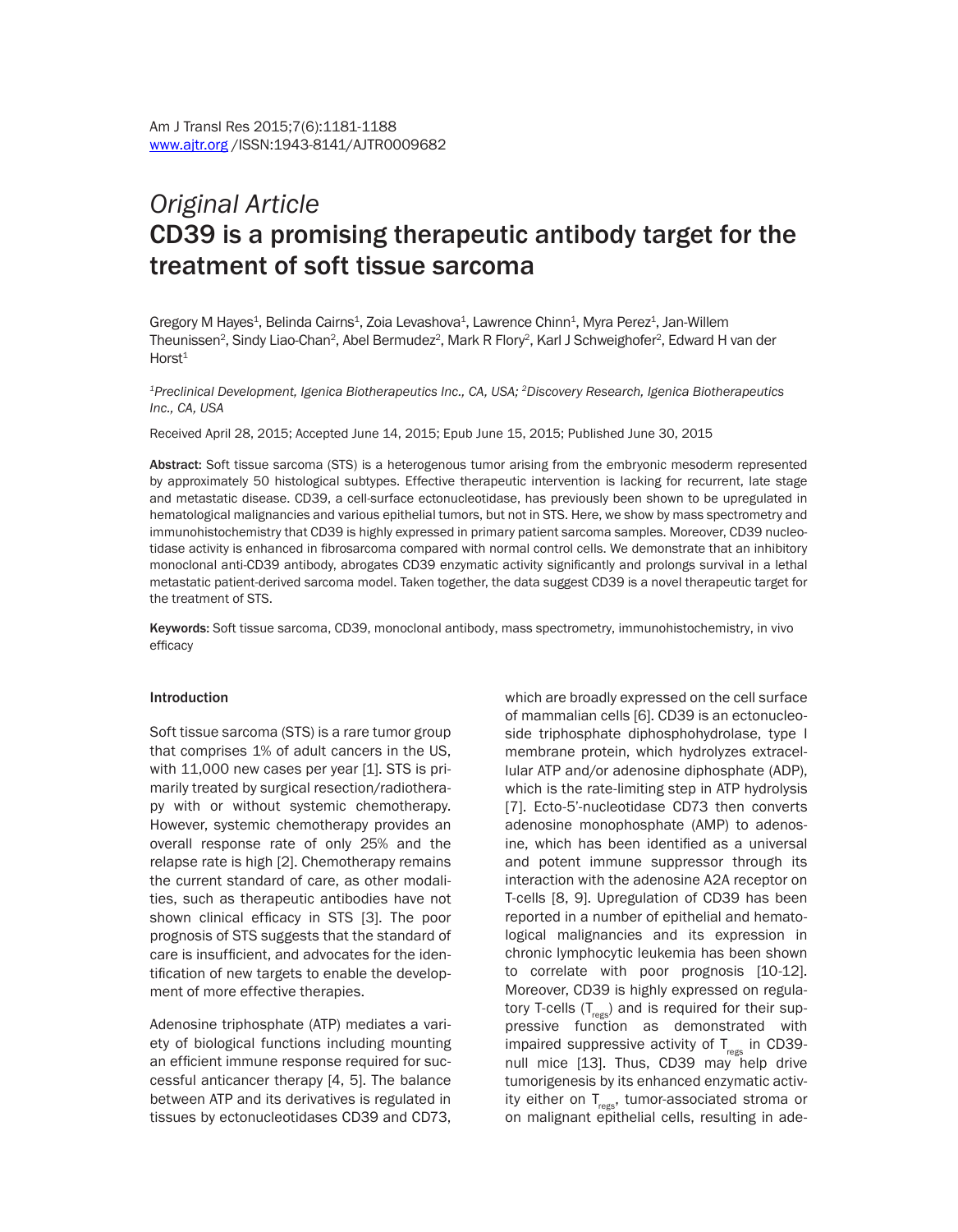nosine-mediated immunosuppression of antitumor T- and natural killer (NK) cells as well as neutralization of ATP-induced cell death by chemotherapy [11, 12, 14]. Modulation of the immunosuppressive CD39/CD73-adenosine pathway has been suggested as a promising immunotherapeutic strategy for cancer therapy [15]. For example, polyoxymetalates (POM), which broadly inhibit ectonucleotidases, have been proposed as chemotherapeutic agents against colon, lung and breast cancer [16, 17]. Ohta *et al.* demonstrated that A2Areceptor-deficient mice rejected established tumors [9]. Inhibitory CD39 and CD73 antibodies have also been reported, but their characteristics were only elucidated in the context of abrogating tumor cell-mediated immunosuppression *in vitro*, not in the context of inhibiting CD39 expressed by sarcoma cells [12, 18].

In this study we show high CD39 expression in a subset of 150 human sarcoma tumors, describe the anti-tumor effect of an inhibitory human specific anti-CD39 antibody in a metastatic patient-derived sarcoma model and propose CD39 as a novel target for the treatment of sarcoma.

## Materials and methods

## *General materials*

Recombinant His-tagged human CD39 fusion protein was purchased from Sinobiological (Beijing, China). Antibodies and dyes used in flow cytometry, immunohistochemistry or noninvasive imaging were from Sigma Aldrich (St. Louis, MO), Dianova (Hamburg, Germany), Molecular Probes (Eugene, OR) or Perkin Elmer (Waltham, MA) respectively. ATP and sodium metatungstate (POM-1) were from Tocris (Bristol, United Kingdom). The formalin-fixed paraffin-embedded sarcoma tissue microarrays were obtained from US Biomax (#SO801, #SO802, #FDA808b1-2; Rockville, MD) and Pantomics Inc. (#SFT1021, #SFT961; Richmond, CA). Murine IgG2<sub>a</sub> antibody (clone HB-121) served as an isotype control (ATCC, Manassas, VA). Human platelets were obtained from Allcells (Alameda, CA). The Cooperative Human Tissue Network (CHTN) and the National Disease Research Interchange provided primary tumor tissue samples, respectively. CHTN is funded by the National Cancer Institute.

*Surface antigen labeling and liquid chromatography/mass spectrometry (LC-MS) analysis*

Specimens comprising tumor biopsy and matched normal adjacent tissue were received fresh in the laboratory within 6-24 hours of sample collection. Upon receipt, specimens were surface labeled and membrane-associated protein fractions isolated using methods as previously described [19].

Eluted proteins were subjected to overnight acetone precipitation at -20°C, resuspended, digested with trypsin and purified using C18 Zip-Tips (EMD Millipore, Billerica, MA). Tryptic peptides were loaded onto pulled-tip fused silica C18 nanospray columns and separated by reverse-phase gradient for 220 min using a nanoscale liquid chromatography system EASYnLC tandem-coupled to a LTQ Orbitrap Velos Pro hybrid mass spectrometer (Thermo Fisher Scientific).

The resulting data were searched against the Uniprot human FASTA database using the SEQUEST algorithm executed on the Sorcerer platform (Sagen N Research; Milpitas, CA). The relative quantitative levels of identified proteins were determined using the spectral counting method [20].

## *Antibody generation*

Monoclonal antibodies against CD39 were generated through immunizing mice with murine sarcoma cells expressing human CD39. Splenocytes from immunized mice were used for hybridoma generation as previously described [21].

## *Immunohistochemistry*

Slides were deparaffinized, rehydrated and heat-induced antigen retrieval was performed (EDTA pH 9) prior to blocking and incubating with the rabbit anti-human CD39 polyclonal antibody (Sigma; #HPA014067; 1:750 dilution). CD39 expression was assessed by manually scoring intensity, location and cell types. The strength of CD39 staining was scored as negative  $(0)$ , moderate  $(+1)$  or strong  $(+2-3)$ .

Cryostat sections from the IGN-SRC-004 PDX model were double stained for both human CD39 (Igenica mouse anti-human CD39 mono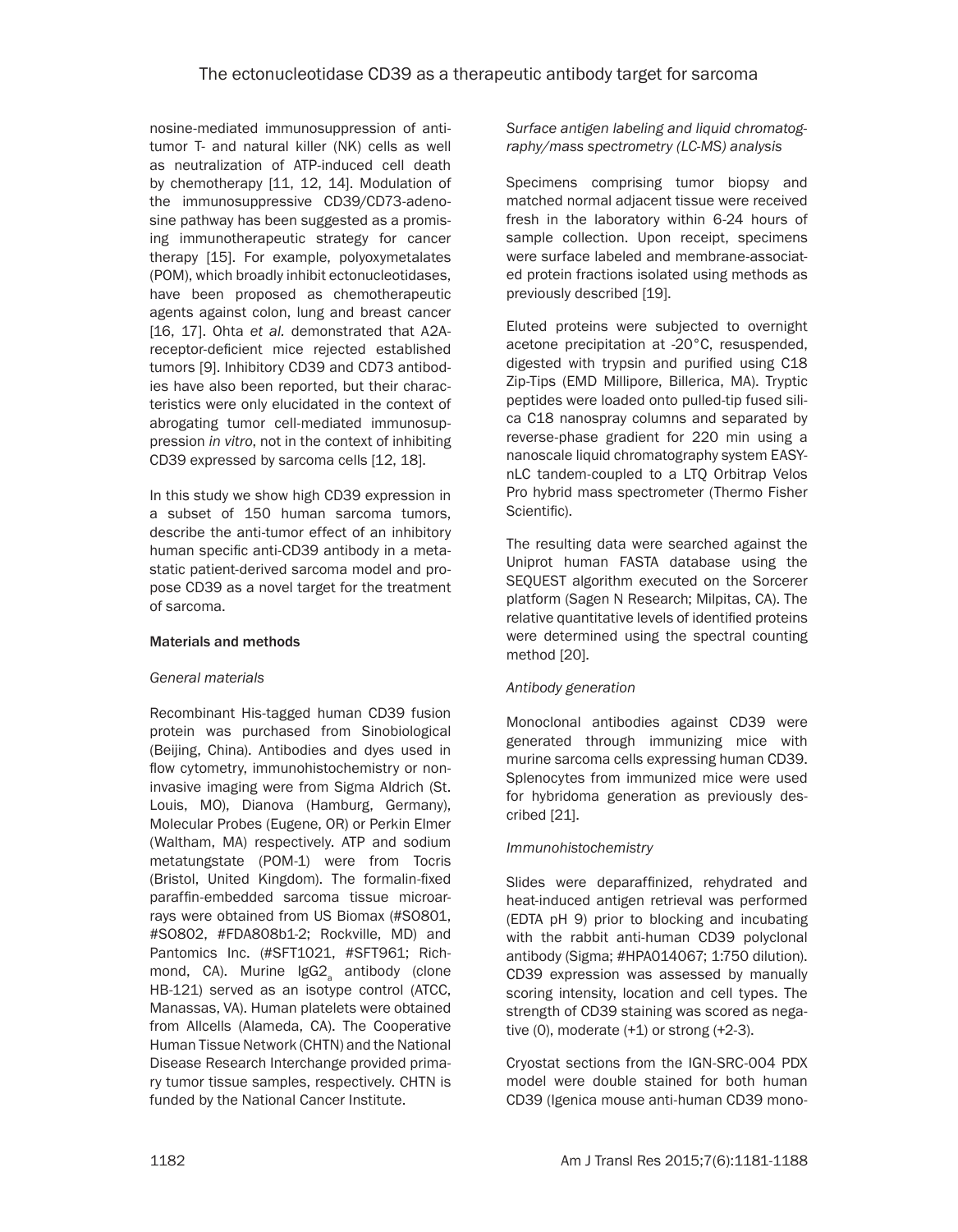clonal antibody at 5 μg/ml (clone#165C)) and mouse CD31 (rat anti-mouse CD31 monoclonal antibody (Dianova; #DIA-310; 1:50 dilution) as outlined by Vector (Vector Laboratories Inc., Burlingame, CA).

# *Flow cytometry (FC)*

Flow cytometric data were acquired using a MACSQuant Analyzer 10 cytometer (Miltenyi Biotec, Cologne, Germany) operated by MACSQuantify software and at least 10,000 viable events per fluorochrome were collected per sample. Data was analyzed using FlowJo software (Version 10.0.7, Tree Star, Ashland, OR).

#### *Platelet aggregation assay and quantitative copy-number analysis by FC*

Platelet aggregation was evaluated by FC in primary peripheral blood samples as described previously [22]. Briefly, purified platelets stained with either 0.3 μM CFSE (Molecular Probes) or 2 μM PKH26 (Sigma) were combined at a 1:1 ratio. Aliquots were pre-incubated with 2 μM recombinant human CD39 and 1 mM ATP, followed by 4 μM 9-8B, 10 μM POM-1 or isotype control antibody before analysis by FC.

Quantitative flow analysis of CD39 on cells was performed as previously described and according to the manufacturer's protocol (Bangs Laboratories, Fishers, IN) [23].

## *Radioactive ATPase activity assay*

Ectonucleotidase activity of CD39 was assessed as previously described [24]. Briefly, cells were washed with PBS, resuspended in serumfree RPMI 1640 supplemented with 25 mM Tris-HCl, pH 8.0 (RPMI-Tris medium), combined with BSA, test or control antibody solution in Tris-CaCl<sub>2</sub> reaction buffer and incubated at RT for 20 min. ATP reaction mixture (0.2 μCi [-33P]-ATP, 0.2 mM ATP) was added and incubated for 30 min at 37°C. Reactions were stopped by the addition of charcoal stop mix, placed on ice and centrifuged. Supernatant was placed into scintillation tubes and <sup>33</sup>Pi was determined by liquid scintillation counting. Non-enzymatic [-33P]-ATP hydrolysis was determined in parallel reactions, where cell suspension was replaced with RPMI-Tris medium only.

*Xenograft transplantation and non-invasive imaging experiments*

Patient-derived tumor tissue was passaged *in vivo* as described previously [25]. IGN-SRC-004 is a proprietary patient-derived sarcoma tumor xenograft line that was established at Igenica Biotherapeutics. Immunocompromised female NOD-*scidIL-2R* γ*null* (NOG) mice were used for the establishment of IGN-SRC-004 tumor xenografts (Taconic, Hudson, NY). Mice were subcutaneously injected on the right flank with 5 × 106 IGN-SRC-004 cells. Once the tumor reached a size between 65-200 mm<sup>3</sup>, mice were randomized to treatment. Antibodies were administered weekly. A representative experiment was performed on 38 animals per treatment arm post-randomization.

For non-invasive imaging IGN-SRC-004 was implanted subcutaneously into the lower right flank of a NOG mouse. The tumor-bearing animal was then injected intravenously with 10 nM 2-deoxyglucose-750 probe (Perkin Elmer) and 1 nM of Alexa Fluor 647-conjugated human CD39-specific mouse monoclonal antibody (Igenica; #5-13A). Images were acquired 24 hr post-injection using IVIS Spectrum 3D (Perkin Elmer) and spectral unmixing tools were applied to acquired images. Animal experiments were performed in accordance with protocols approved by the Igenica Biotherapeutics Institutional Review Board-Animal Care and Use Committee.

## *Statistical analysis*

Data are expressed as the mean ± standard deviation (SD). Group means were compared using Student's 2-tailed, unpaired t-test or Mantel-Cox-test. Probability (*P*) values of < 0.05 were interpreted as significantly different, and not adjusted for multiple comparisons. All statistical analyses were performed using Microsoft EXCEL (Microsoft, Redmond, WA) and GraphPad Prism v.5.0f (GraphPad Software, Inc., La Jolla, CA).

## Results and discussion

#### *CD39 expression in sarcoma*

Overexpression of CD39 has recently been described in a wide variety of human cancers using immunohistochemistry (IHC) [12]. In that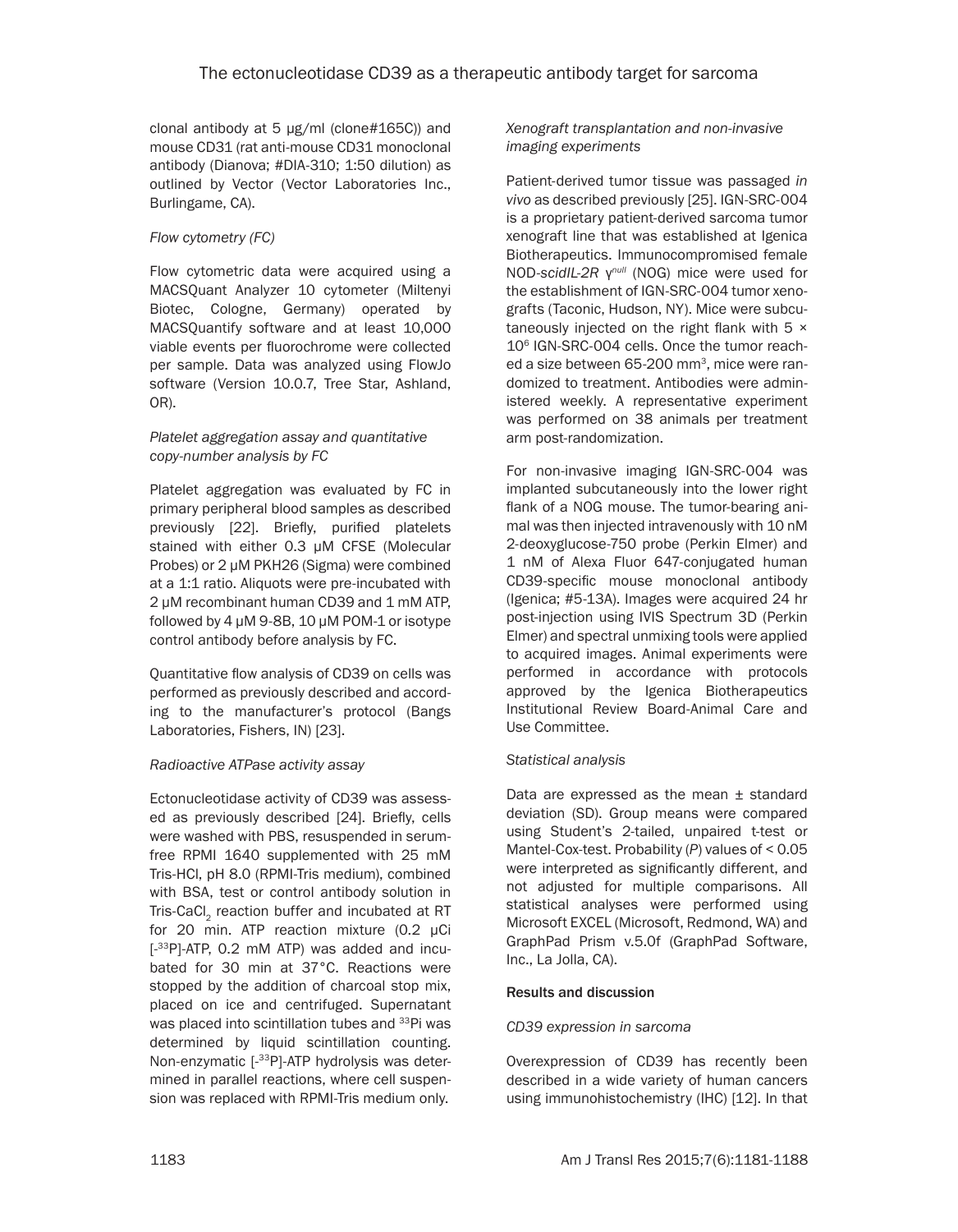



Figure 1. Overexpression of CD39 in Sarcoma. A. Mass-spectrometric analysis identifies CD39 expression in primary sarcoma samples, but not in non-involved adjacent tissue. B. Representative staining for CD39 on STS. Fibrosarcoma in the peritoneum with IHC score +3 (left panel), fibrosarcoma in the abdominal wall with IHC score +1 (middle panel), CD39-negative normal stroma (right panel). Please note that vasculature is CD39 positive and represents an internal control for all tissue sections. NAT, non-involved adjacent tissue; Scale bar = 50 microns.

Table 1. IHC score of CD39 in various soft tissue sarcomas and normal stroma

| <b>Tissue</b>       | N      | IHC Score [%] |      |                   |
|---------------------|--------|---------------|------|-------------------|
|                     |        | Negative      | $+1$ | $+2-3$            |
| Normal stroma       | 42     | 76            | 24   | $\mathbf{\Omega}$ |
| Liposarcoma         | 46     | 67            | クク   | 11                |
| Fibrosarcoma        | 40     | 45            | 35   | 20                |
| Dermatofibrosarcoma | 40     | 35            |      | 37.5 27.5         |
| Leiomyosarcoma      | 15     | 33            | 27   | 40                |
|                     | $141*$ | 45#           | ?∩#  | 25#               |

\*Total number of analyzed STS cores. #Mean IHC score % in analyzed STS cores.

report, CD39 was overexpressed in kidney, lung, pancreatic, thyroid and testicular tumors, as well as melanoma and different types of lymphoma. Although tumor stroma stained positive for CD39, the IHC data suggested that STS were CD39-negative, most likely because the TMA did not cover the heterogeneity of more than 50 histopathological subtypes of STS [26].

We were interested in evaluating CD39 expression in primary sarcomas using a mass spectrometry-based approach. The method, adapted for evaluation of primary tissue specimens, employs freshly isolated primary tumors and normal adjacent tissues as source material for cell surface protein profiling. Raw spectral counts were summed across technical replicates. We found 42 spectral counts assigned to CD39 in the 9 sarcoma samples and 0 spectral counts in the corresponding normal adjacent tissues, indicating selective expression in sarcoma (Figure 1A).

The proteomic evaluation was subsequently corroborated by immunohistochemistry using a specific polyclonal anti-CD39 antibody and soft tissue sarcoma tumor microarrays (TMA). These sarcoma TMAs comprising 141 readable tissue cores of liposarcoma, fibrosarcoma, dermatofibrosarcoma, leiomyosarcoma and nonmalignant stroma were used to assess membranous staining intensity for CD39 (Table 1; Figure 1B). Only cores that showed a high percentage of tumor or normal stroma were analyzed. CD39 staining was moderate to strong (IHC score  $+2/3$ ) in 25% (Figure 1B, left panel), weakly positive (IHC score +1) in 30% (Figure 1B, middle panel) and negative in 45% of all sarcomas combined. In contrast only 24% of non-malignant stroma was weakly positive for CD39 and 76% was negative (Figure 1B, right panel). Taken together, the proteomic and immunohistochemical expression analysis both show high expression of CD39 in various STS, but not in non-malignant stroma.

#### *Antibody-mediated inhibition of enzymatic activity of CD39*

It has been shown that inhibition of nucleotidase activity of CD39 on tumor cells diminishes their immunosuppressive characteristics [12, 18]. We generated antibodies against human CD39 and identified the inhibitory mouse monoclonal anti-CD39  $\text{IGG2}_a$  antibody 9-8B. The antibody possesses a  $K_p$  of 3.1 nM against human CD39 and does not crossreact with its mouse ortholog (data not shown). Its enzymatic inhibitory function was determined with a flowbased platelet aggregation method and a high-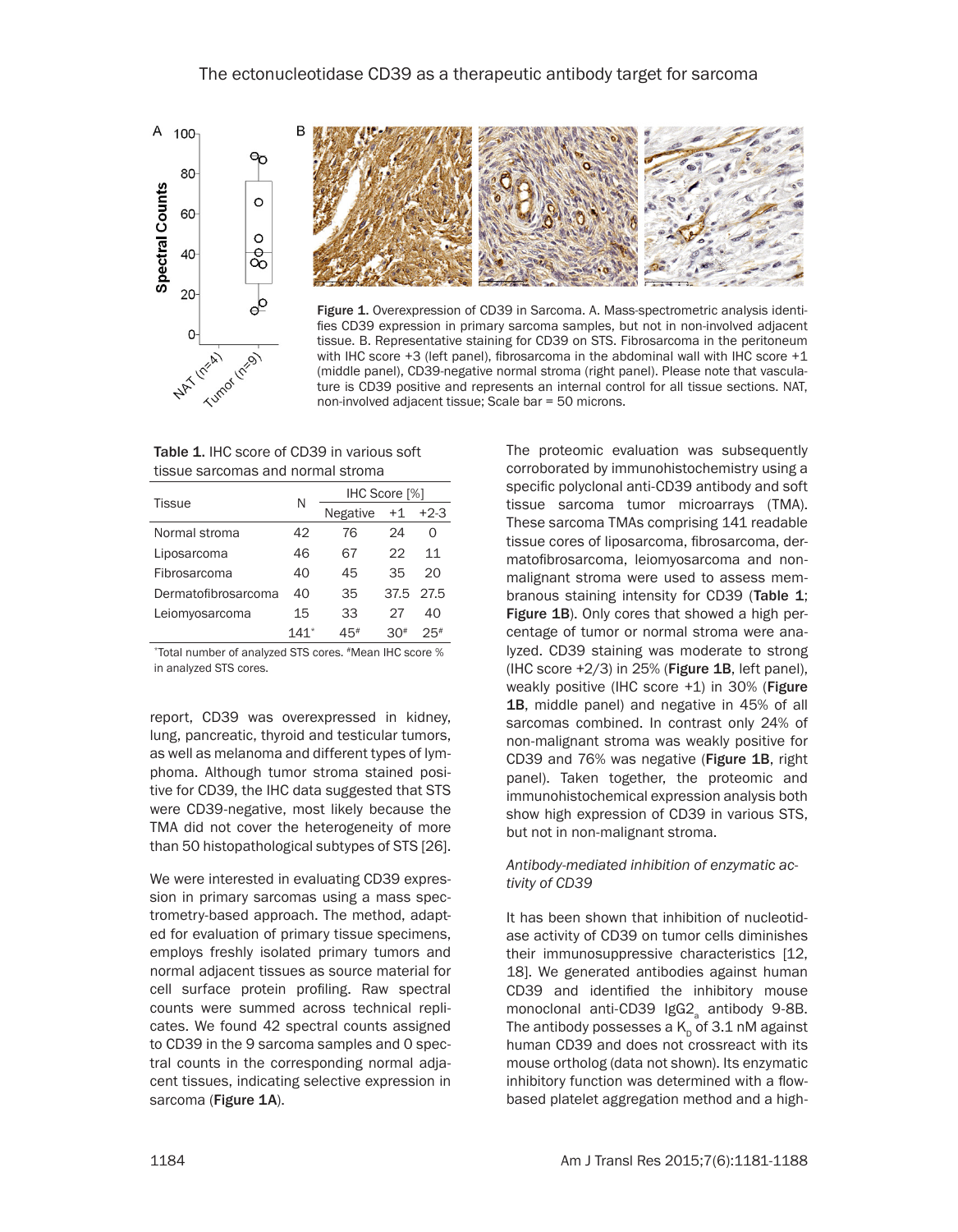

Figure 2. Monoclonal Antibody 9-8B Inhibits Enzymatic Activity of CD39. A. Flow-cytometric analysis shows inhibition of ADP-induced platelet aggregation by 9-8B (4 μM) and POM-1 (10 μM). Naïve; untreated platelets, -; rhCD39 (2 μM)+ ATP (1 mM) treated platelets. B. Orthogonal radioactive CD39 assay demonstrates inhibition of ATPase activity on IGN-SRC-004 cells by 9-8B (6 nM) and POM-1 (10 μM). Ectonucleotidase activity is expressed as picomolar of hydrolyzed free 33Pi per minute per 1000 cells. \*\*\*P  $< 0.001$ .

ly-sensitive radioactive CD39 cell-based assay (Figure 2). The broad ectonucleotidase inhibitor, POM-1, was used as a positive control [27]. ADP-mediated platelet aggregation was induced by addition of ATP to enzymatically-active recombinant human CD39. ADP-induced platelet aggregation was increased 1.6 fold compared with untreated cells, but significantly inhibited by 67% in the presence of either 9-8B or POM-1 (both  $p < 0.001$ ) (Figure 2A). We then measured the nucleotidase activity of endogenously-expressed CD39 on viable primary sarcoma cells in the absence or presence of 9-8B. As a model system we used IGN-SRC-004, a stage 3 (T2b, N1, M0), grade 2 recurrent fibrosarcoma derived from a patient who had previously received chemotherapy. First, CD39 copynumber was determined by flow cytometry using 9-8B as the detection antibody on IGN-SRC-004. Human umbilical vascular endothelial cells (HUVECs) were used as a positive control [14]. IGN-SRC-004 and HUVECs expressed 201851 ± 19475 and 16552 ± 6930 CD39 receptors per cell, respectively, confirming that CD39 expression is high in sarcoma and moderate on endothelial cells. Additionally, IGN- SRC-004 exhibited 6.3-fold higher ATPase activity than HUVECs  $(28.3 \pm 0.3 \text{ vs } 4.5 \pm 1.1$  $pmol/min/10<sup>3</sup>$  cells; P < 0.001) when the molar quantities of hydrolyzed free phosphate were normalized per 1000 cells. Importantly, 9-8B and POM-1 reduced ATPase activity by 37% and 83%, respectively (17.9 ± 0.9 vs 4.9 ± 1.4 pmol/min/10<sup>3</sup> cells;  $P < 0.001$ ) (Figure 2B). Both assays demonstrated that anti-CD39 antibody 9-8B specifically inhibits the nucleotidase activity of CD39.

#### *Antibody-mediated anti-tumor activity in vivo*

Patient-derived xenograft (PDX) models have been shown to represent the complex clinical tumor heterogeneity and molecular diversity of human cancer better than cell line-derived xenograft models [28]. To generate a STS PDX model, we first implanted IGN-SRC-004 into NOD-*scidIL-2R* γ*null* (NOG) mice. We discovered that IGN-SRC-004 is very aggressive, as disseminated cells could be detected in the lymph nodes as early as 21days post implantation (Figure 3A). After 30 days IGN-SRC-004 tumor cells had metastasized to the spleen, kidneys, liver and lungs (Figure 3B). Next, we tested if CD39 inhibition by 9-8B would increase survival of animals. Note that because NOG mice are T-, B- and NK cell deficient and macrophages are non-functional, antibody-dependent cellmediated cytotoxicity (ADCC) can be ruled out as a possible mechanism of action for 9-8B in this model [29]. Established tumors in NOG mice were treated once weekly at 15 mg/kg with 9-8B or isotype-matched control antibody and mice were euthanized when moribund. We observed that 47% of 9-8B treated animals were alive on day 41, while 100% of the animals in the control group were moribund. The survival of the 9-8B treatment group was increased by 21 days (62 days vs 41 days; P < 0.0001) (Figure 3C). Taken together, treatment with the CD39-specific antibody 9-8B significantly improved survival in this metastatic patient-derived sarcoma model.

Overexpression of CD39 on hematological and epithelial malignancies, as well as its immunosuppression in the oncology setting makes it a viable and attractive target. Consequently, the CD39/CD73-adenosine pathway has evolved into an attractive strategy for cancer therapy [15]. The *in vivo* proof-of-concept study described here is complementary to previous publications that described *in vitro* enhanced tumori-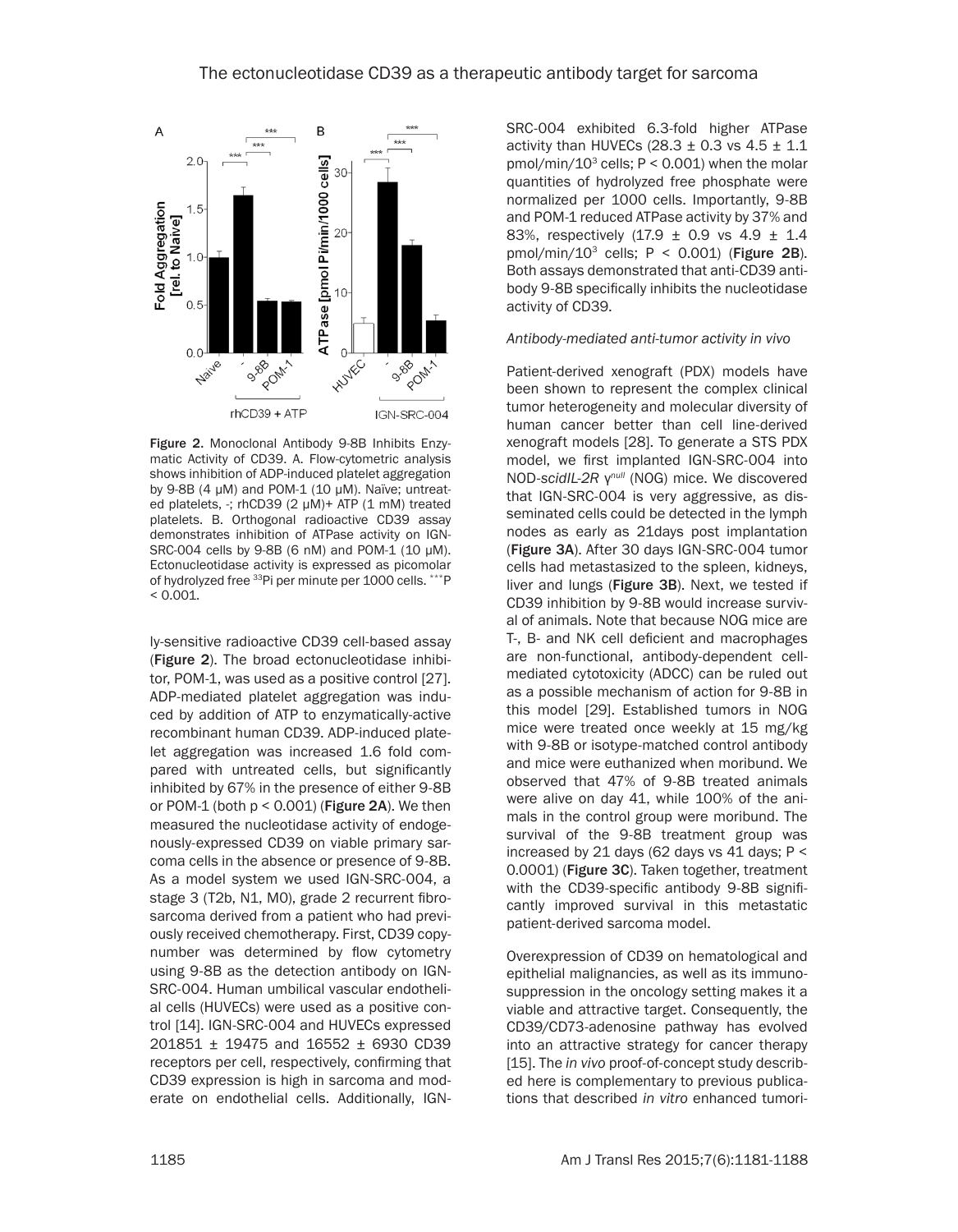



Figure 3. Monoclonal Antibody 9-8B Increases Survival of Metastatic Lethal Patient-derived Sarcoma Xenograft Model IGN-SRC-004. Spontanous metastasis of IGN-SRC-004 to (A) lymph nodes after 21 days and (B) lungs after 30 days. (A) Human fibrosarcoma cells are detected in the lymph nodes using AF647-conjugated anti-human CD39 antibody 5-13 (green). Uptake of 2-deoxyglucose indicates metabolically active sites (red). Overlay (yellow) depicts metabolically active human sarcoma cells. White arrows indicate IGN-SRC-004 positive lymph nodes. L; Left, R; Right, Ht; Heart, Lvr; Liver, Kd; Kidney, Spl; Spleen, Int; Intestine. (B) Double-stained immunohistochemistry for human CD39 (brown) and mouse blood vessel marker CD31 (blue) reveals that human sarcoma cells have breached the lung vasculature. Breakdown of the mouse vascular endothelial wall is also observed. Scale bar = 100 microns. (C) Kaplan-Meier analysis of mice implanted with metastatic IGN-SRC-004. Mice with established tumors of 122 mm<sup>3</sup>  $\pm$  21 mm<sup>3</sup> were randomized and treated at 15 mg/kg with either 9-8B or isotype control antibody ( $n = 38$ /treatment). Mantel-Cox p < 0.0001 relative to control. Arrow; administration of antibody.

cidal activity of anti-CD39 antibody-treated immune cells [12, 18]. Antibody-mediated CD39 intervention could not only alleviate tumor-induced immunosuppression, but also exert direct tumor cell killing. The therapeutic efficacy of an inhibitory anti-CD39 antibody could potentially be enhanced through effector functions, such as ADCC.

We demonstrated that an anti-CD39 antibody was effective in a fibrosarcoma PDX model. Future studies are warranted to evaluate efficacy in other STS models overexpressing CD39, such as leiomyosarcoma.

Here we identified expression of CD39 in STS employing a mass-spectrometric approach, and confirmed it through immunohistochemistry on a larger set of independent STS samples. The data suggest that STS could be added to CD39-overexpressing cancer types, broadening the indication potential for CD39 intervention and providing a novel target for STS treatment.

#### Acknowledgements

We would like to thank Joseph Zachwieja and Steven Gomez for their help generating anti-CD39 antibodies; and Jason Damiano, William Ho and Sally Bolmer for their useful comments on this manuscript.

#### Disclosure of conflict of interest

B.C., L.C., Z.L., J-W.T. and E.H.vdH are employees of Igenica Biotherapeutics.

Address correspondence to: Dr. Edward H van der Horst, Development of Preclinical, Igenica Biotherapeutics Inc., 863A Mitten Rd, Ste. 100B2, Burlingame, CA 94010, USA. Tel: +1-650-231-4325; Fax: +1-650-697-4900; E-mail: [evanderhorst@igenica.](mailto:evanderhorst@igenica.com) [com](mailto:evanderhorst@igenica.com)

#### References

[1] Siegel RL, Miller KD and Jemal A. Cancer statistics, 2015. CA Cancer J Clin 2015; 65: 5-29.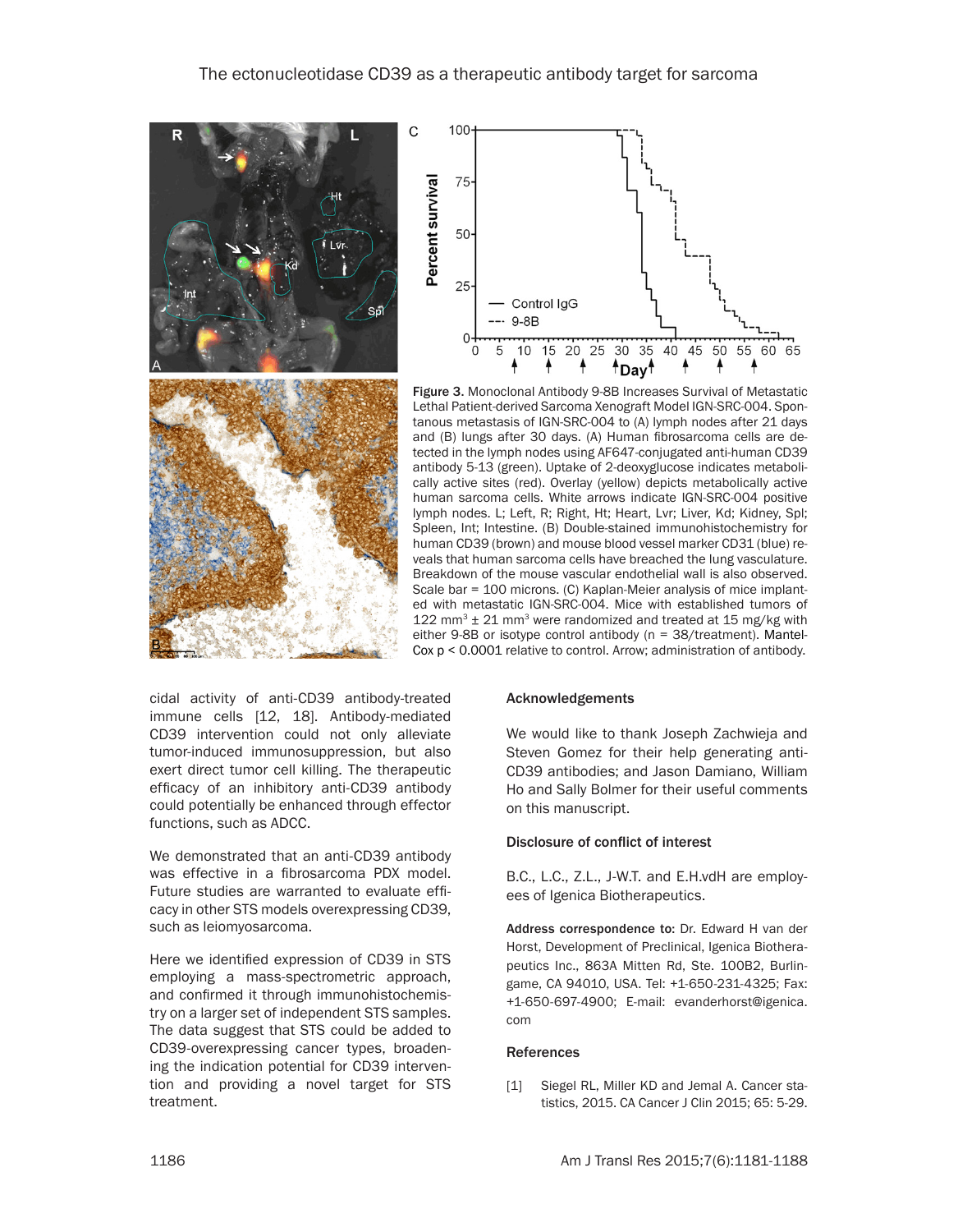- [2] Linch M, Miah AB, Thway K, Judson IR and Benson C. Systemic treatment of soft-tissue sarcoma-gold standard and novel therapies. Nat Rev Clin Oncol 2014; 11: 187-202.
- [3] Juergens H, Daw NC, Geoerger B, Ferrari S, Villarroel M, Aerts I, Whelan J, Dirksen U, Hixon ML, Yin D, Wang T, Green S, Paccagnella L and Gualberto A. Preliminary efficacy of the antiinsulin-like growth factor type 1 receptor antibody figitumumab in patients with refractory Ewing sarcoma. J Clin Oncol 2011; 29: 4534- 4540.
- [4] Ghiringhelli F, Apetoh L, Tesniere A, Aymeric L, Ma Y, Ortiz C, Vermaelen K, Panaretakis T, Mignot G, Ullrich E, Perfettini JL, Schlemmer F, Tasdemir E, Uhl M, Genin P, Civas A, Ryffel B, Kanellopoulos J, Tschopp J, Andre F, Lidereau R, McLaughlin NM, Haynes NM, Smyth MJ, Kroemer G and Zitvogel L. Activation of the NLRP3 inflammasome in dendritic cells induces IL-1beta-dependent adaptive immunity against tumors. Nat Med 2009; 15: 1170- 1178.
- [5] Shabbir M and Burnstock G. Purinergic receptor-mediated effects of adenosine 5'-triphosphate in urological malignant diseases. Int J Urol 2009; 16: 143-150.
- [6] Yegutkin GG. Nucleotide- and nucleoside-converting ectoenzymes: Important modulators of purinergic signalling cascade. Biochim Biophys Acta 2008; 1783: 673-694.
- [7] Wang TF and Guidotti G. CD39 is an ecto-(Ca2+, Mg2+)-apyrase. J Biol Chem 1996; 271: 9898-9901.
- [8] Stagg J and Smyth MJ. Extracellular adenosine triphosphate and adenosine in cancer. Oncogene 2010; 29: 5346-5358.
- [9] Ohta A, Gorelik E, Prasad SJ, Ronchese F, Lukashev D, Wong MK, Huang X, Caldwell S, Liu K, Smith P, Chen JF, Jackson EK, Apasov S, Abrams S and Sitkovsky M. A2A adenosine receptor protects tumors from antitumor T cells. Proc Natl Acad Sci U S A 2006; 103: 13132- 13137.
- [10] Pulte D, Furman RR, Broekman MJ, Drosopoulos JH, Ballard HS, Olson KE, Kizer JR and Marcus AJ. CD39 expression on T lymphocytes correlates with severity of disease in patients with chronic lymphocytic leukemia. Clin Lymphoma Myeloma Leuk 2011; 11: 367-372.
- [11] Bastid J, Cottalorda-Regairaz A, Alberici G, Bonnefoy N, Eliaou JF and Bensussan A. ENTPD1/CD39 is a promising therapeutic target in oncology. Oncogene 2013; 32: 1743- 1751.
- [12] Bastid J, Regairaz A, Bonnefoy N, Dejou C, Giustiniani J, Laheurte C, Cochaud S, Laprevotte E, Funck-Brentano E, Hemon P, Gros L, Bec N, Larroque C, Alberici G, Bensussan A

and Eliaou JF. Inhibition of CD39 Enzymatic Function at the Surface of Tumor Cells Alleviates Their Immunosuppressive Activity. Cancer Immunol Res 2015; 3: 254-265.

- [13] Deaglio S, Dwyer KM, Gao W, Friedman D, Usheva A, Erat A, Chen JF, Enjyoji K, Linden J, Oukka M, Kuchroo VK, Strom TB and Robson SC. Adenosine generation catalyzed by CD39 and CD73 expressed on regulatory T cells mediates immune suppression. J Exp Med 2007; 204: 1257-1265.
- [14] Feng L, Sun X, Csizmadia E, Han L, Bian S, Murakami T, Wang X, Robson SC and Wu Y. Vascular CD39/ENTPD1 directly promotes tumor cell growth by scavenging extracellular adenosine triphosphate. Neoplasia 2011; 13: 206-216.
- [15] Sitkovsky MV, Hatfield S, Abbott R, Belikoff B, Lukashev D and Ohta A. Hostile, hypoxia-A2 adenosinergic tumor biology as the next barrier to overcome for tumor immunologists. Cancer Immunol Res 2014; 2: 598-605.
- [16] Rhule JT, Hill CL, Judd DA and Schinazi RF. Polyoxometalates in Medicine. Chem Rev 1998; 98: 327-358.
- [17] Hasenknopf B. Polyoxometalates: introduction to a class of inorganic compounds and their biomedical applications. Front Biosci 2005; 10: 275-287.
- [18] Hausler SF, Del Barrio IM, Diessner J, Stein RG, Strohschein J, Honig A, Dietl J and Wischhusen J. Anti-CD39 and anti-CD73 antibodies A1 and 7G2 improve targeted therapy in ovarian cancer by blocking adenosine-dependent immune evasion. Am J Transl Res 2014; 6: 129-139.
- [19] Weekes MP, Antrobus R, Lill JR, Duncan LM, Hor S and Lehner PJ. Comparative analysis of techniques to purify plasma membrane proteins. J Biomol Tech 2010; 21: 108-115.
- [20] Neilson KA, Ali NA, Muralidharan S, Mirzaei M, Mariani M, Assadourian G, Lee A, van Sluyter SC and Haynes PA. Less label, more free: approaches in label-free quantitative mass spectrometry. Proteomics 2011; 11: 535-553.
- [21] Liao-Chan S, Zachwieja J, Gomez S, Duey D, Lippincott J and Theunissen JW. Monoclonal antibody binding-site diversity assessment with a cell-based clustering assay. J Immunol Methods 2014; 405: 1-14.
- [22] De Cuyper IM, Meinders M, van de Vijver E, de Korte D, Porcelijn L, de Haas M, Eble JA, Seeger K, Rutella S, Pagliara D, Kuijpers TW, Verhoeven AJ, van den Berg TK and Gutierrez L. A novel flow cytometry-based platelet aggregation assay. Blood 2013; 121: e70-80.
- [23] D'Hautcourt JL. Quantitative flow cytometric analysis of membrane antigen expression. Curr Protoc Cytom 2002; Chapter 6: Unit 6 12.
- [24] Pinto CS, Jinnah HA, Shirley TL, Nyhan WL and Seifert R. Altered membrane NTPase activity in